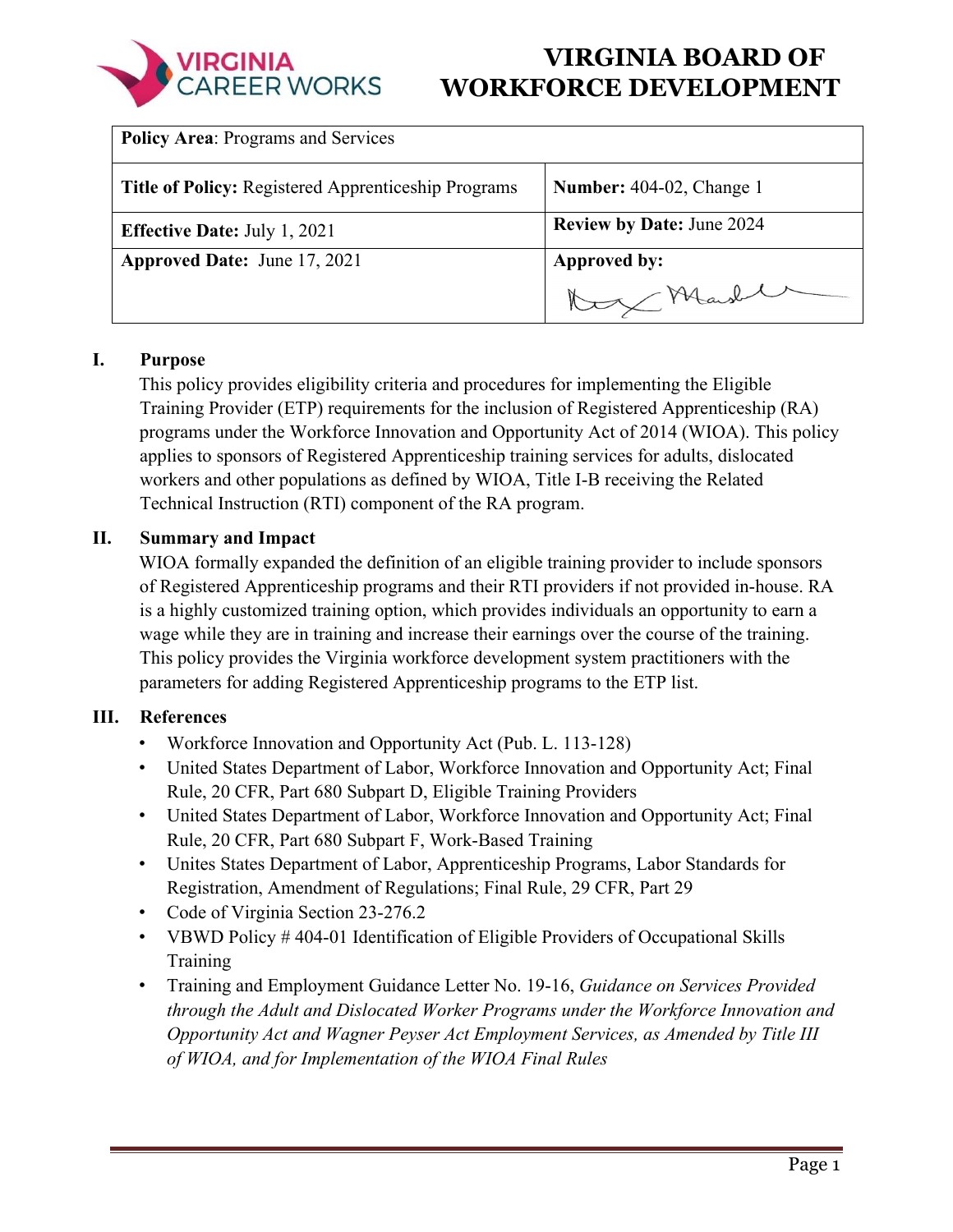- Training and Employment Guidance Letter No. 8-19, *Workforce Innovation and Opportunity Act (WIOA) Title I Training Provider Eligibility and State List of Eligible Training Providers (ETPs) and Programs*
- Training and Employment Guidance Letter No. 8-19, Change 1, *Guidance on Registered Apprenticeship Provisions and Opportunities in the Workforce Innovation and Opportunity Act*

# **IV. Policy**

The Department of Labor and Industry will initiate contact with the Registered Apprenticeship (RA) program sponsors to provide information about the state's Eligible Training Provider list (ETPL). RA program sponsors who are interested in being on the ETPL will be asked to provide the requisite information to be added to the ETPL. The Virginia Department of Labor and Industry (DOLI) determines eligibility. If DOLI recognizes the program and reports it in good standing as defined by 29 CFR Part 29 (subpart A), it is automatically included on the list and will remain as long as the program is registered or until the program sponsor notifies the State that it no longer wants to be included on the list.

Inclusion on the state ETP list does not guarantee a local area will fund the approved RA training activity (i.e. RTI expenses) through the issuance of an ITA. That determination is further based on local policy, which must include, at minimum, relevance of training to demand occupations that are in demand regionally, availability of local funds, and likelihood that training will support the individual in meeting their career objectives and employment. Sponsors of Registered Apprenticeship training programs may include:

- Employers who provide related technical instruction;
- Employers using an outside training provider;
- Joint Apprenticeship Training Programs operated by employers and labor unions; and
- Intermediaries who take the responsibility for the administration of the RA program, such as educational institutions, industry associations, or community based organizations.

### **V. Procedures A. State ETPL – RA Information Requirements**

RA program sponsors that would like to be included on the state Eligible Training Provider List (ETPL) must submit Attachment A to the Director of Division of Registered Apprenticeship Department of Labor and Industry. At minimum, the sponsor must provide the following:

- 1. Occupations included within the Registered Apprenticeship program;
- 2. Name and address of the Registered Apprenticeship Employer/Sponsor;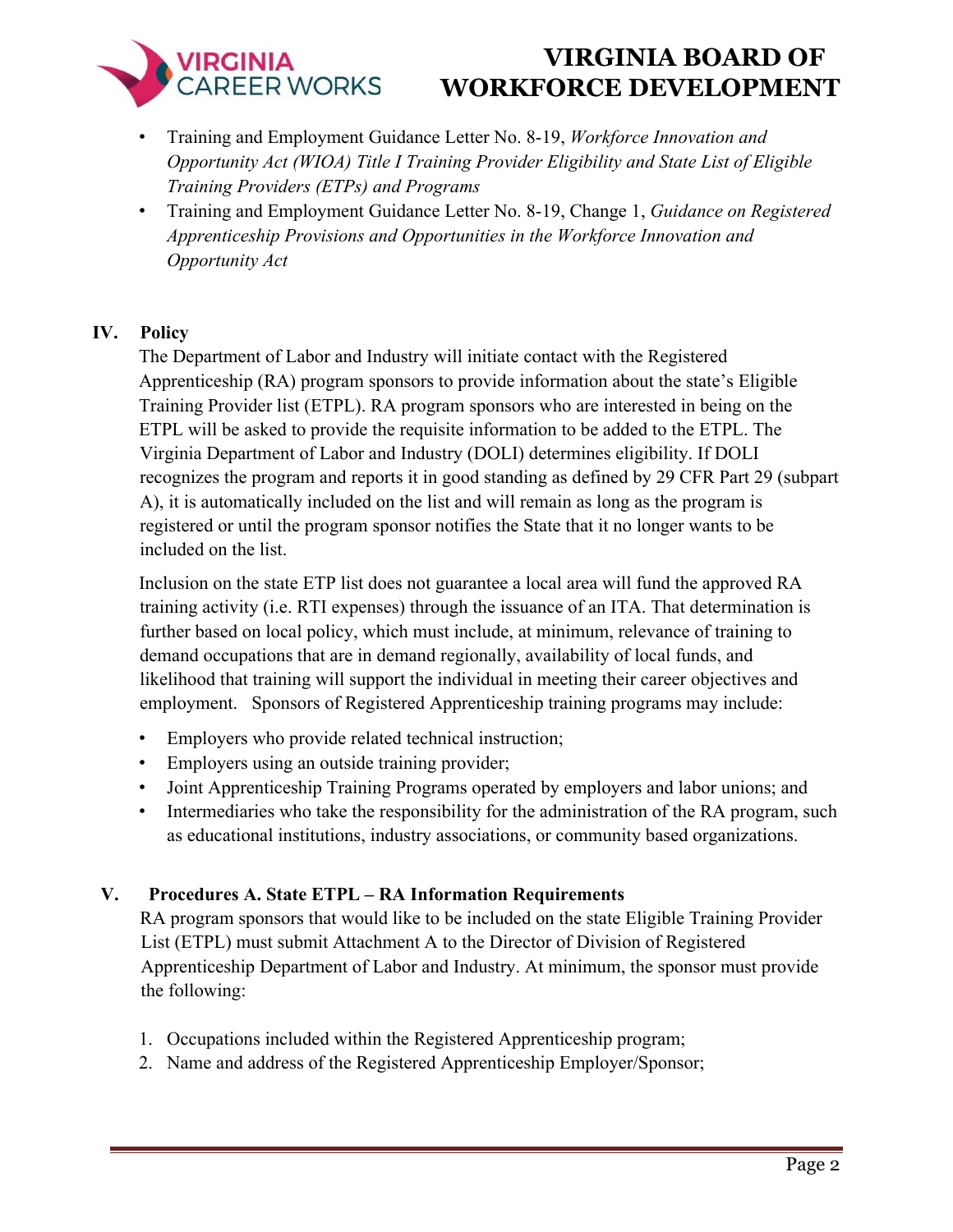

- 3. Name and address of the RTI provider, and the location if different than the program sponsor's address;
- 4. The method and duration of RTI;
- 5. The cost of the RTI if the RA sponsor is not providing the instruction; and
- 6. The number of active apprentices in the program.

Following the receipt of a completed application, the DOLI Division of Registered Apprenticeship will verify that the program sponsor is active and in good standing. Following that confirmation, Attachment A will be forwarded to the WIOA Title I Administrator to add the RA program information to the state ETPL.

# **B. Continued Inclusion and Program Performance Reporting**

Under WIOA Title I-B, Registered Apprenticeship program sponsors that request to be ETPs, after confirmation by DOLI Division of Registered Apprenticeship, will be included on the list and will remain on the list until:

- The RAP notifies the state agency it no longer wants to be included on the list;
- The program becomes deregistered under the National Apprenticeship Act;
- The program is determined to have intentionally supplied inaccurate information; or,
- A determination is made that the RAP substantially violated any provision of Title I of WIOA or the WIOA regulations, including 29 CFR part 38.

Annually, the WIOA Title I program administrator will provide a list of the approved Registered Apprenticeship ETPs to the DOLI for verification of current registration status. New RA sponsors will be informed by DOLI regarding ETPL participation.

Registered Apprenticeship programs are not subject to the state performance requirements. Any apprenticeship program may remain on the ETPL if it remains registered and in good standing by the DOLI, Division of Registered Apprenticeship. .

### **C. Accuracy of Information and Appeals Process**

The WIOA Title I Administrator has the responsibility for maintaining the statewide eligible training provider list and will have final responsibility to ensure that the list is accurate and reflects the training opportunities available in Virginia.

1. **Accuracy of Information** - If it is determined that an eligible provider or individual supplying information on behalf of the provider intentionally provides inaccurate information, the Commonwealth may terminate the eligibility of the provider and/or program to receive WIOA funds for any program for a period of time that is not less than 2 years.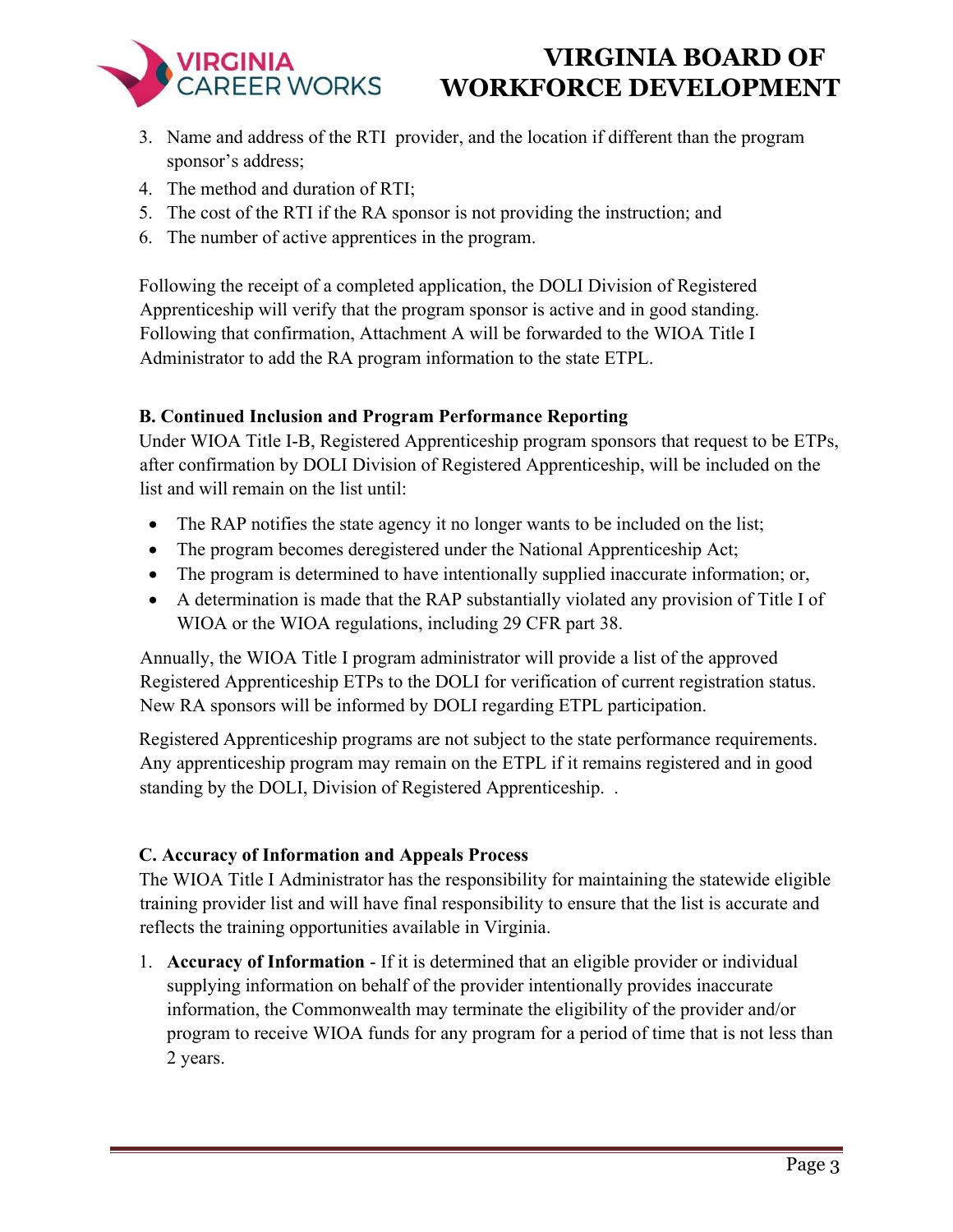- 2. **Noncompliance -** If it is determined that an eligible provider violates any requirement under this Policy, the WIOA Title I Administrator, in consultation with DOLI Office of Apprenticeship Program, may terminate the eligibility of the provider and/or individual program to receive WIOA funds for the program involved.
- 3. **Repayment**  A provider whose eligibility is terminated under paragraph (A) or (B) for a program may be liable for repayment of all WIOA funds received for the program during any period of noncompliance.

# **D. Appeal Process for Denial of Placement on or Removal from an Eligible Training Provider List**

The training provider may appeal to the Virginia Board of Workforce Development (VBWD) if the WIOA Title I Administrator, after consultation with DOLI Division of Registered Apprenticeship, denies an application or removes a program from the ETPL. The provider must do so within thirty (30) calendar days from the date the final denial notification was provided. The appeal request must be submitted in writing and signed by the RA Sponsor. At a minimum, the appeal must identify the RA Sponsor, training program(s) denied and must clearly state the reasoning for the appeal. The VBWD shall review the request in consultation with DOLI Division of Registered Apprenticeship and issue a written decision. If the decision by the WIOA Title I Administrator is upheld, that program must wait 12 months to reapply.